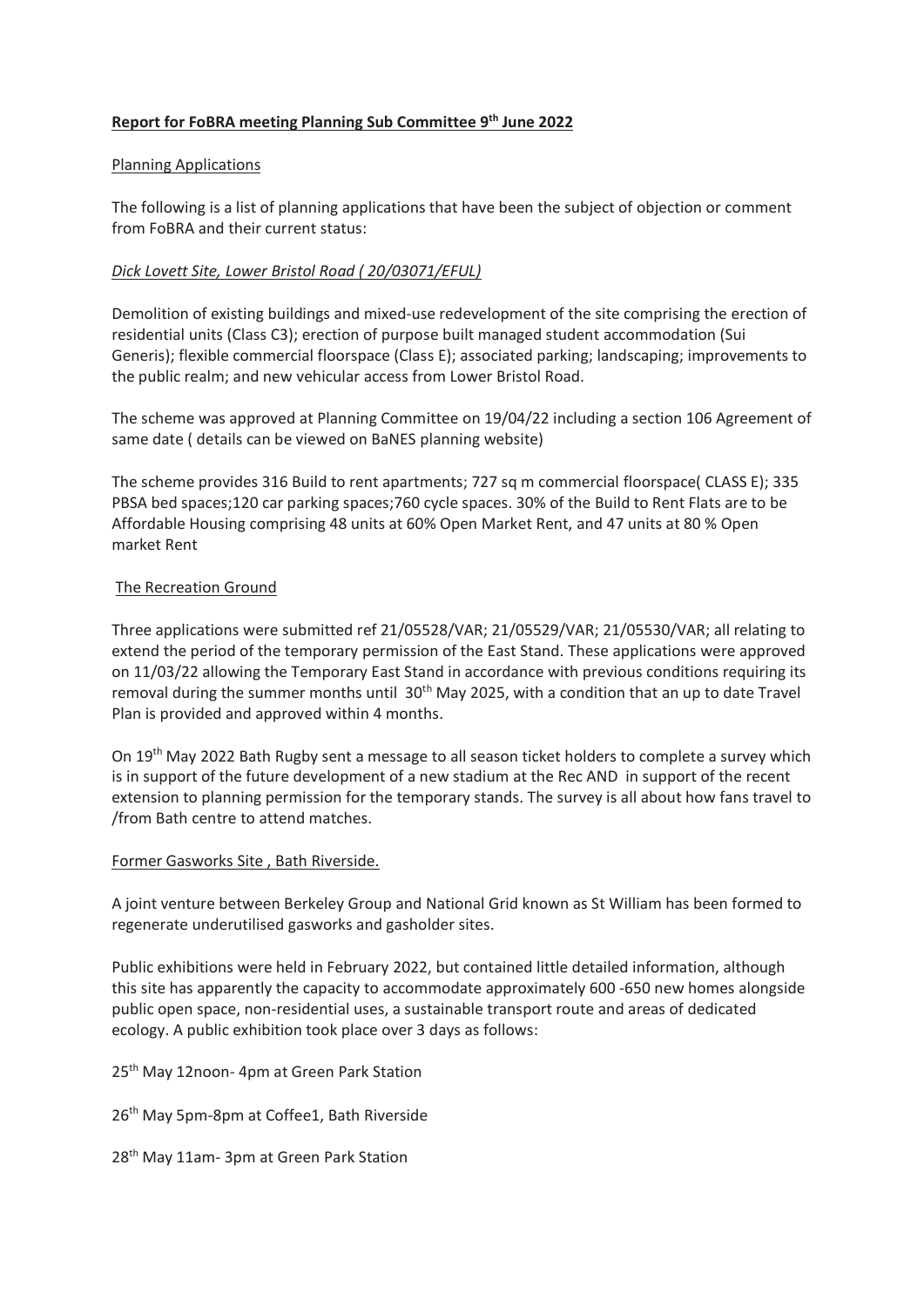The information displayed at the public exhibition and an online feedback form will also be available at [www.bathgasworks.com](https://nam12.safelinks.protection.outlook.com/?url=http%3A%2F%2Fwww.bathgasworks.com%2F&data=05%7C01%7C%7C5e88032fef4a4c89896108da47c45c7f%7C84df9e7fe9f640afb435aaaaaaaaaaaa%7C1%7C0%7C637901205931771501%7CUnknown%7CTWFpbGZsb3d8eyJWIjoiMC4wLjAwMDAiLCJQIjoiV2luMzIiLCJBTiI6Ik1haWwiLCJXVCI6Mn0%3D%7C3000%7C%7C%7C&sdata=N6MUaG%2Frqt4roWmv2SEv6nq%2FVNh3bhAJMAIhGVVyOOI%3D&reserved=0) from 25<sup>th</sup> may 2022

# Other Matters

# Local Plan Partial Update Options Consultation

Banes website explains what happens next:

- Results of the public consultation will be published on their website.
- Responses received on the Local Plan Partial Update will be submitted alongside the Draft Plan for examination by a planning inspector, appointed by the Secretary of State.
- Project timeline: Local Plan Partial Update: Winter 2021 to 2022
- Plan submission for examination by a planning inspector, appointed by the Secretary of State (Regulation 21): Spring 2022
- Examination hearings: Summer 2022
- Summer 2022 Adoption

Supplementary Planning Documents: the timeline for the next stages for the SPDs can be found in the Council's Local Development Scheme.

The partial update is not a new Local Plan, it is an update of parts of the Core Strategy & Placemaking Plan (together comprising the adopted Local Plan for B&NES). The update will not change the plan period, the spatial strategy or the overall housing requirement of the adopted Core Strategy and Placemaking Plan. The purpose of this Options consultation was to facilitate discussion and generate comment on the options or potential approaches for addressing some of the critical issues facing Bath and North East Somerset. The stages to adoption are:

- Spring 2021: Formal consultation on Draft Partial Update (Regulation 19)
- Autumn 2021: Plan submission for examination by planning inspector, appointed by the Secretary of State (Regulation 21).
- Winter 2021/2022: Examination hearings
- Spring 2022: Adoption

## Government Proposed Planning Bill

MPs will vote on a controversial overhaul of England's planning system within the next year, the government has confirmed.

The Planning Bill - announced at the Queen's Speech - aims to stop local opponents blocking development in designated "growth zones".

Ministers said the plan would make it easier to hit house-building targets.

But critics said it would side-line locals - with one rural charity warning of a "free for all for development".

The government also confirmed it intended to make changes to the leasehold system - including new curbs on ground rents - in the coming year.